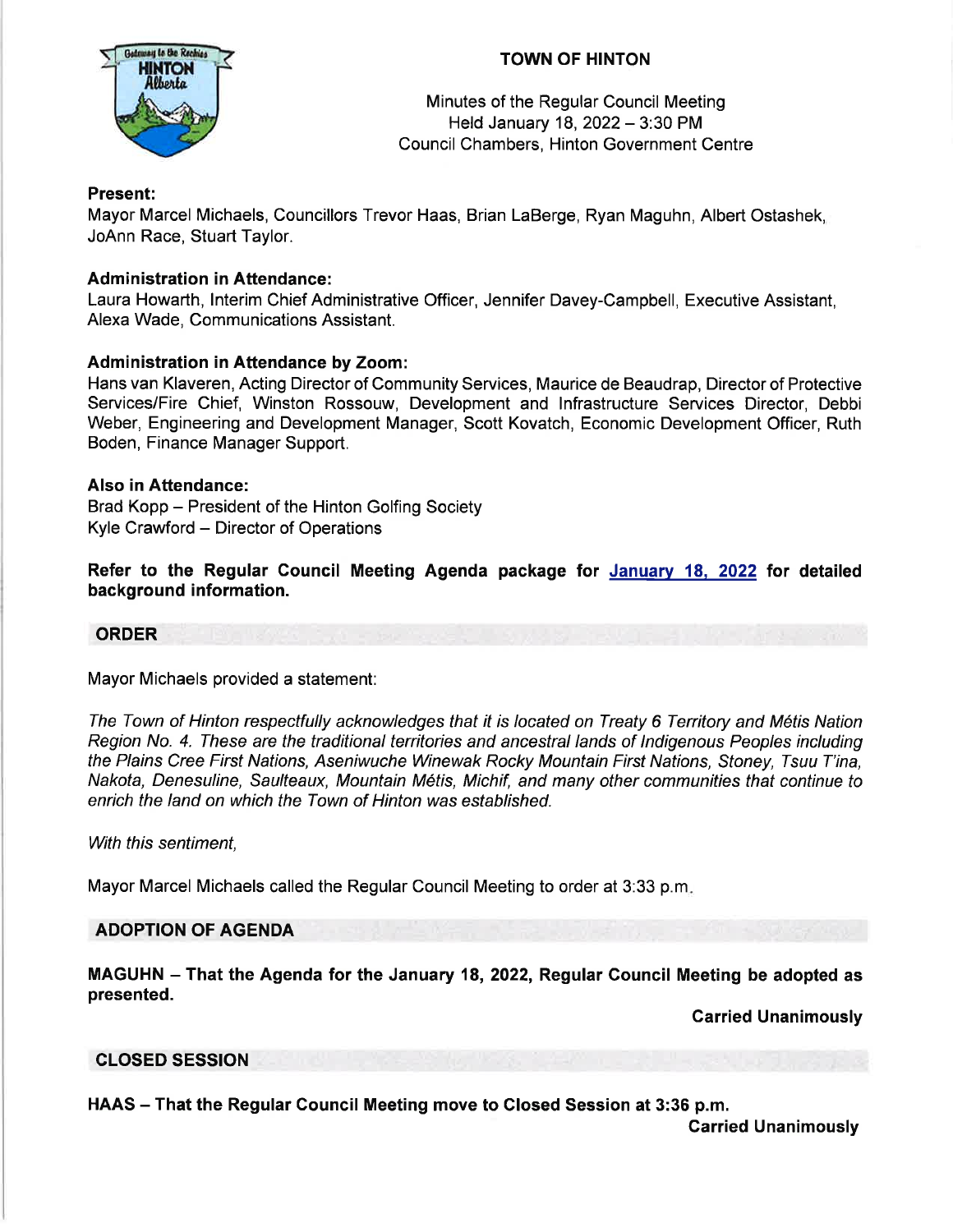Town of Hinton Regular Council Meeting Minutes- January 18, 2022 Page l2

### LABERGE - That the Regular Gouncil Meeting move out of Closed Session at 4:32 p.m. Carried Unanimously

The Regular Council Meeting resumed at 4:35 p.m

#### CITIZENS MINUTE WITH COUNCIL

None

DELEGATIONS AND PRESENTATIONS

None

BOARDS AND COMMITTEES OF COUNCIL REPORTING

Nothing to report.

### ACTION ITEMS

#### 1. <u>Hinton Golf Course - Golf Cart Status</u>

LABERGE - That on the condition that an Operating Agreement is signed by the Hinton Golfing Society that Council direct Administration to move forward with the proposed lease agreement with the Golf Garts.

Garried Unanimously

#### **DISCUSSION ITEMS**

None.

#### INFORMATION ITEMS

1. Hinton Golfinq Societv Operatinq Aqreement

MAGUHN - That Gouncil accept the Hinton Golf Gourse Operating Agreement Update for report information.

**Carried Unanimously** 

2. COVID-19 Related Security Services Summary (MD-2359)

MAGUHN - That Council accept the COVID-I9 Restrictions Exemption Program Related Security Services Summary report for information.

Carried Unanimously

#### 3. Council Information Package #3

RACE - That Council accept the Information Package #2 and direct Administration to contact Mr. Keith Obrigewitsch that Council will not be taking any action on this.

Garried Unanimously